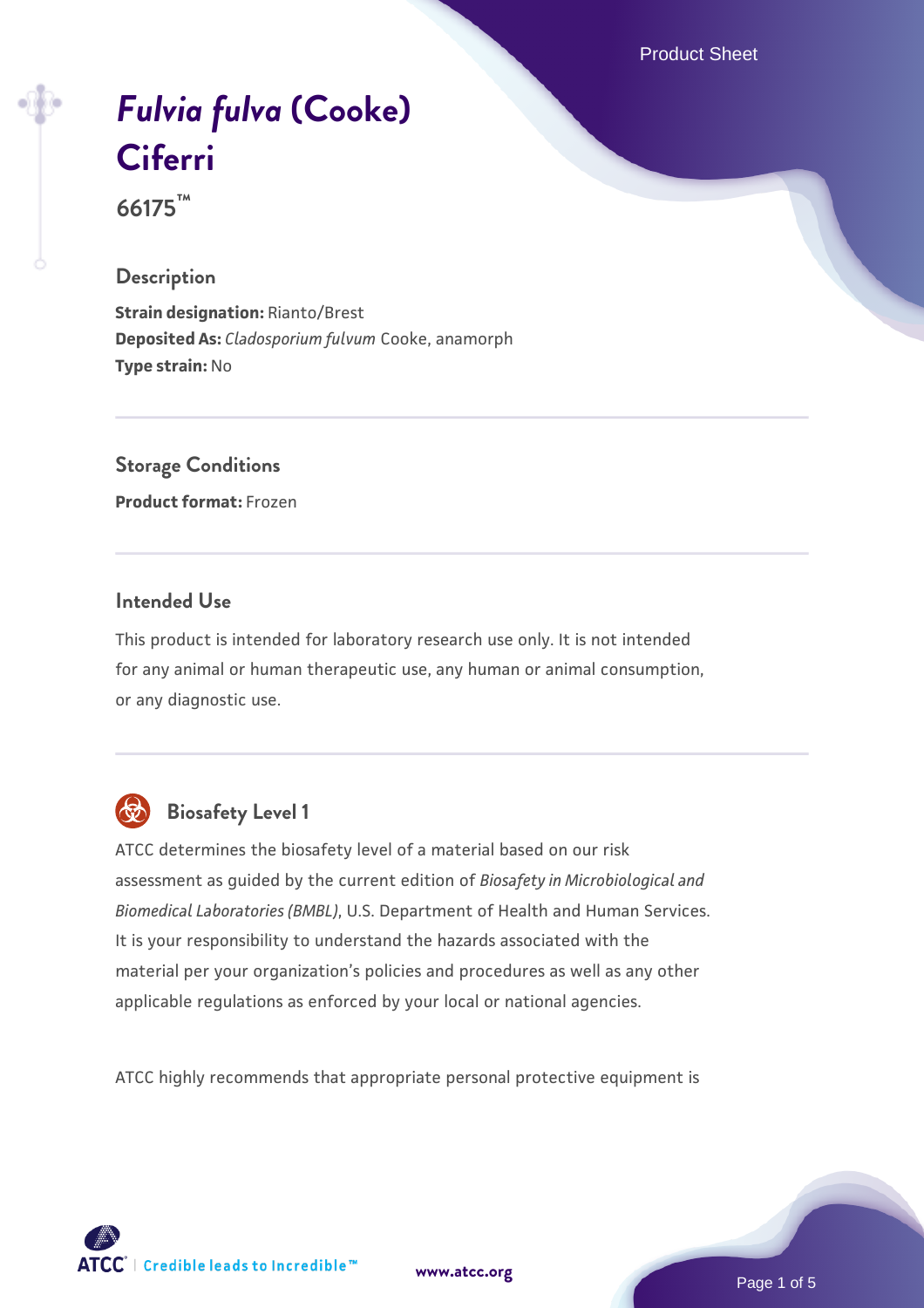# *[Fulvia fulva](https://www.atcc.org/products/66175)* **[\(Cooke\) Ciferri](https://www.atcc.org/products/66175) Product Sheet** Product Sheet **66175**

always used when handling vials. For cultures that require storage in liquid nitrogen, it is important to note that some vials may leak when submersed in liquid nitrogen and will slowly fill with liquid nitrogen. Upon thawing, the conversion of the liquid nitrogen back to its gas phase may result in the vial exploding or blowing off its cap with dangerous force creating flying debris. Unless necessary, ATCC recommends that these cultures be stored in the vapor phase of liquid nitrogen rather than submersed in liquid nitrogen.

# **Certificate of Analysis**

For batch-specific test results, refer to the applicable certificate of analysis that can be found at www.atcc.org.

# **Growth Conditions**

**Medium:**  [ATCC Medium 336: Potato dextrose agar \(PDA\)](https://www.atcc.org/-/media/product-assets/documents/microbial-media-formulations/3/3/6/atcc-medium-336.pdf?rev=d9160ad44d934cd8b65175461abbf3b9) **Temperature:** 24°C

# **Material Citation**

If use of this material results in a scientific publication, please cite the material in the following manner: *Fulvia fulva* (Cooke) Ciferri (ATCC 66175)

# **References**

References and other information relating to this material are available at



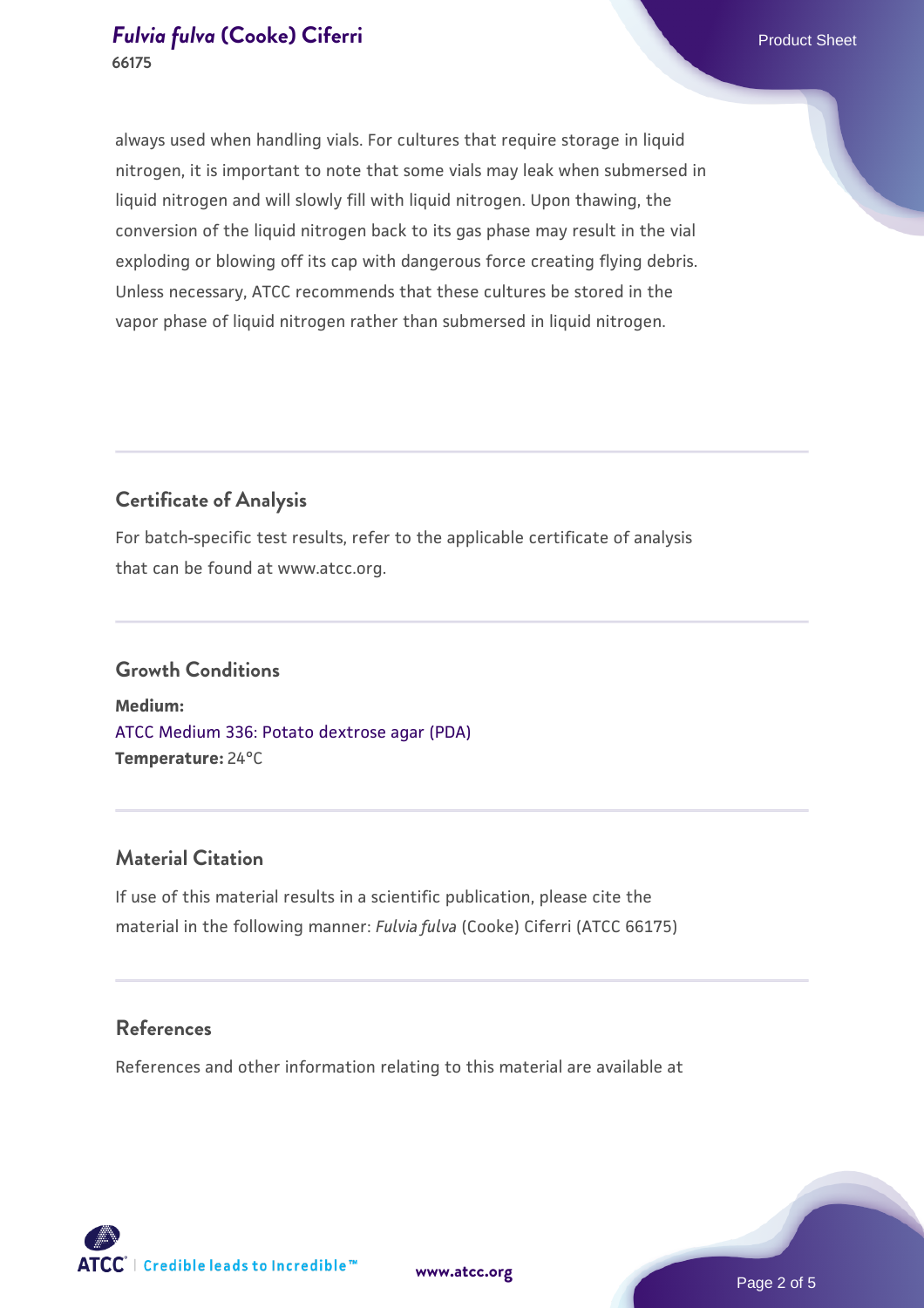#### *[Fulvia fulva](https://www.atcc.org/products/66175)* **[\(Cooke\) Ciferri](https://www.atcc.org/products/66175) Product Sheet** Product Sheet **66175**

www.atcc.org.

# **Warranty**

The product is provided 'AS IS' and the viability of ATCC® products is warranted for 30 days from the date of shipment, provided that the customer has stored and handled the product according to the information included on the product information sheet, website, and Certificate of Analysis. For living cultures, ATCC lists the media formulation and reagents that have been found to be effective for the product. While other unspecified media and reagents may also produce satisfactory results, a change in the ATCC and/or depositor-recommended protocols may affect the recovery, growth, and/or function of the product. If an alternative medium formulation or reagent is used, the ATCC warranty for viability is no longer valid. Except as expressly set forth herein, no other warranties of any kind are provided, express or implied, including, but not limited to, any implied warranties of merchantability, fitness for a particular purpose, manufacture according to cGMP standards, typicality, safety, accuracy, and/or noninfringement.

#### **Disclaimers**

This product is intended for laboratory research use only. It is not intended for any animal or human therapeutic use, any human or animal consumption, or any diagnostic use. Any proposed commercial use is prohibited without a license from ATCC.

While ATCC uses reasonable efforts to include accurate and up-to-date information on this product sheet, ATCC makes no warranties or representations as to its accuracy. Citations from scientific literature and patents are provided for informational purposes only. ATCC does not warrant that such information has been confirmed to be accurate or complete and



**[www.atcc.org](http://www.atcc.org)**

Page 3 of 5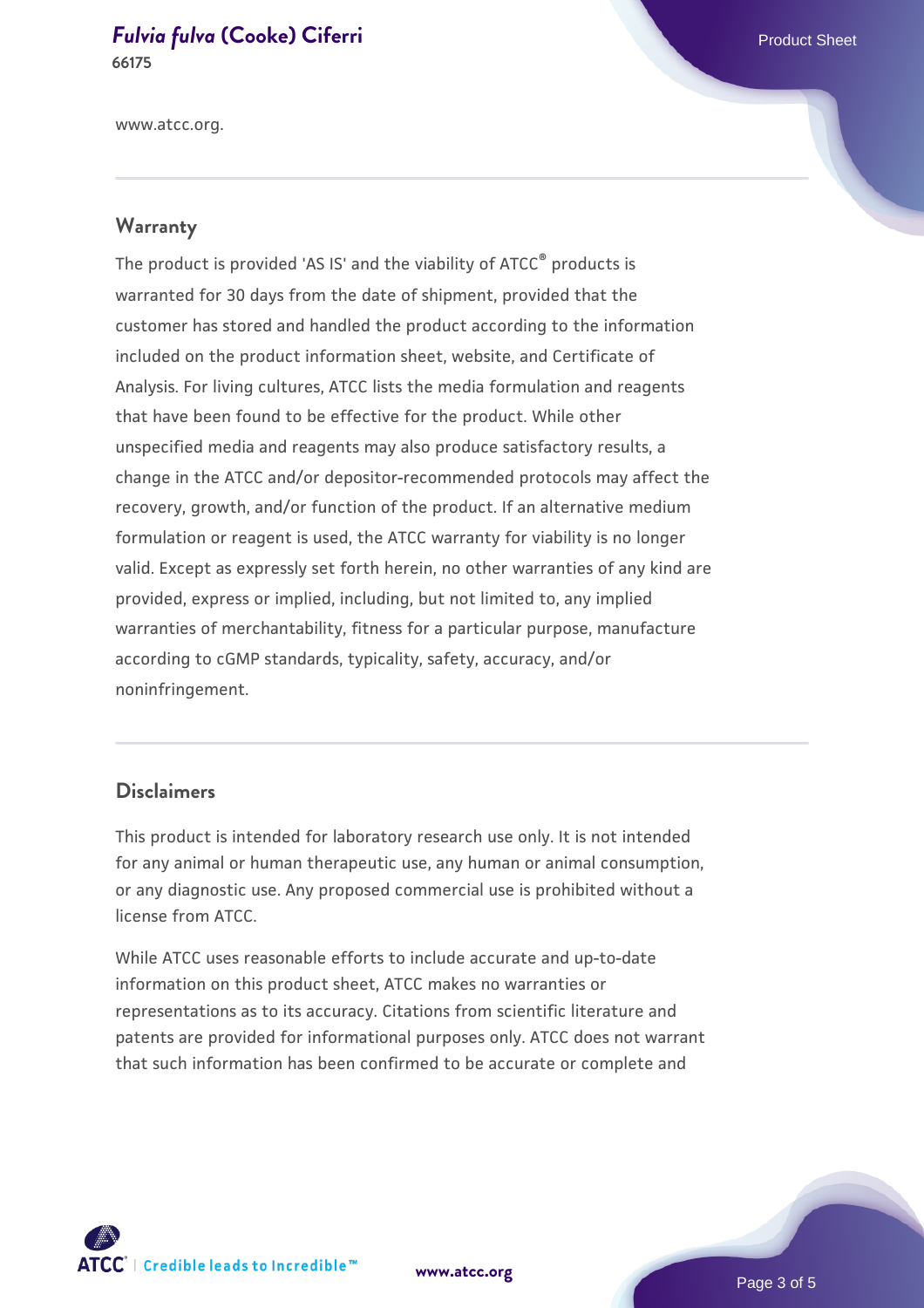# *[Fulvia fulva](https://www.atcc.org/products/66175)* **[\(Cooke\) Ciferri](https://www.atcc.org/products/66175) Product Sheet** Product Sheet **66175**

the customer bears the sole responsibility of confirming the accuracy and completeness of any such information.

This product is sent on the condition that the customer is responsible for and assumes all risk and responsibility in connection with the receipt, handling, storage, disposal, and use of the ATCC product including without limitation taking all appropriate safety and handling precautions to minimize health or environmental risk. As a condition of receiving the material, the customer agrees that any activity undertaken with the ATCC product and any progeny or modifications will be conducted in compliance with all applicable laws, regulations, and guidelines. This product is provided 'AS IS' with no representations or warranties whatsoever except as expressly set forth herein and in no event shall ATCC, its parents, subsidiaries, directors, officers, agents, employees, assigns, successors, and affiliates be liable for indirect, special, incidental, or consequential damages of any kind in connection with or arising out of the customer's use of the product. While reasonable effort is made to ensure authenticity and reliability of materials on deposit, ATCC is not liable for damages arising from the misidentification or misrepresentation of such materials.

Please see the material transfer agreement (MTA) for further details regarding the use of this product. The MTA is available at www.atcc.org.

# **Copyright and Trademark Information**

© ATCC 2021. All rights reserved. ATCC is a registered trademark of the American Type Culture Collection.

#### **Revision**

This information on this document was last updated on 2021-05-19

# **Contact Information**